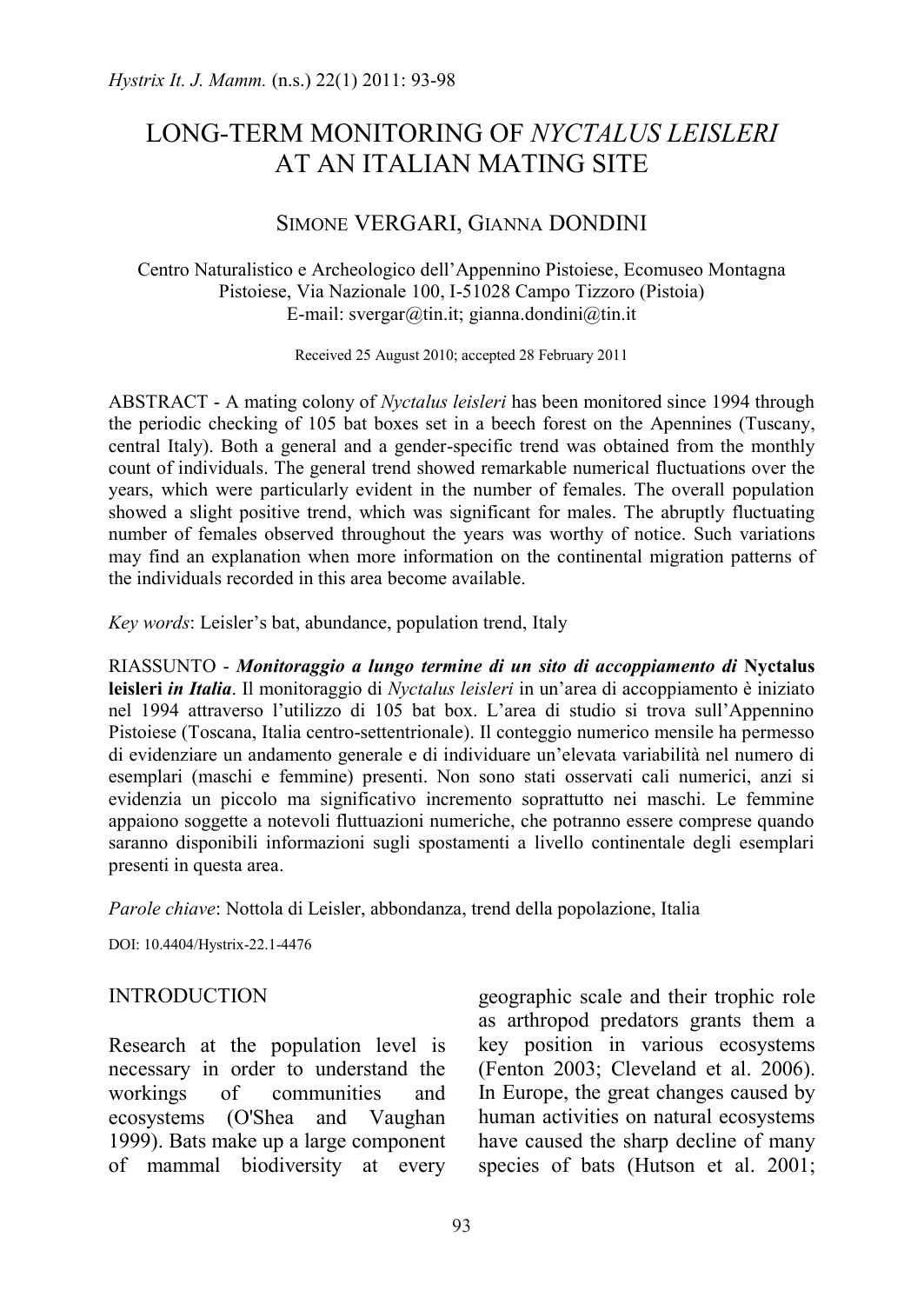Temple and Terry 2007). Many species are listed as endangered (Hutson et al*.* 2001) and, consequently, detailed information on their distribution and abundance is needed (Hutson et al*.* 2001; O'Shea and Bogan 2003). In particular, the numerical consistency of populations, at both a local and European scale, must be monitored over time in order to obtain reliable information on the trend of each species. Moreover, there being many migratory bat species, including *Nyctalus leisleri*(Hutterer et al. 2005), conservation strategies cannot be worked out on a local scale, but must be integrated in trans-national programs (Eurobats 2009). Monitoring consists of repeated and standardised observations of abundance over time, using methods that enable changes in numbers to be detected (Hellawell 1991). In the case of bat populations, this entails a host of methodological difficulties which are often hard to overcome, especially in environments where roosts are particularly scattered, hard to detect and often transient, as in the case of forests (Gannon and Willig 1998).

The main aim of our study was to gather some preliminary data on the population trends of *N. leisleri* in central Italy, soas to integrate those derived from monitoring activities carried out in the European countries where the species is recorded as stable. This will result in more efficient conservation strategies for this species and its habitats.

# MATERIALS AND METHODS

The study was carried out between 1994 and 2009 in a 100 year old beech forest in the Pian degli Ontani Nature Reserve (Pistoia, Tuscany, 44° 06' 27''N, 10° 41' 33''E). In total, 105 bat boxes (74 "2F Universal" and 16 "2FN Special", by Schwegler, Germany and 15 bat boxes 2F Universal similar, from WWF Piedmont) were placed in six circular areas, each with a radius of about 50 m. The six areas were 200-300 m apart and located between 1200 and 1400 m a.s.l. Each area included 14 - 18 boxes arranged in pairs, hung to a tree about 5 m above ground and randomly oriented. Checks were scheduled with a monthly or fortnightly frequency according to the season. At each check, all individuals were counted and sexed. The evaluation of numerical variations was achieved by comparing rectified variation coefficients (Variation Coefficient (VC) = standard deviation/mean\*100; rectified Variation Coefficient (rVC) =  $VC+VC/4n$ ) based on the maximum numbers of males and females recorded throughout the years (Vannini 1990). The statistical comparison was performed according to Lewontin's method (see Vannini 1990). The numerical trend over time was assessed by means of a linear regression, using as input the 16 highest yearly values reached in the study period (n).

# RESULTS AND DISCUSSION

The general trend shows remarkable numerical fluctuations over the years (Fig. 1). This variation is particularly evident in the number of females (F=4.7, P<0.01, df=15,1; see Tab. 1). Overall, an increase in the number of individuals over time  $(r^2 = 0.25, P =$ 0.02; Fig. 2) is detectable only if the maximum value recorded in the first year of study, which was monitored starting only from September, is considered. If, on the other hand, we consider the data from the second year of research onwards, the trend is not significant ( $r^2$ =0.24, P = 0.061).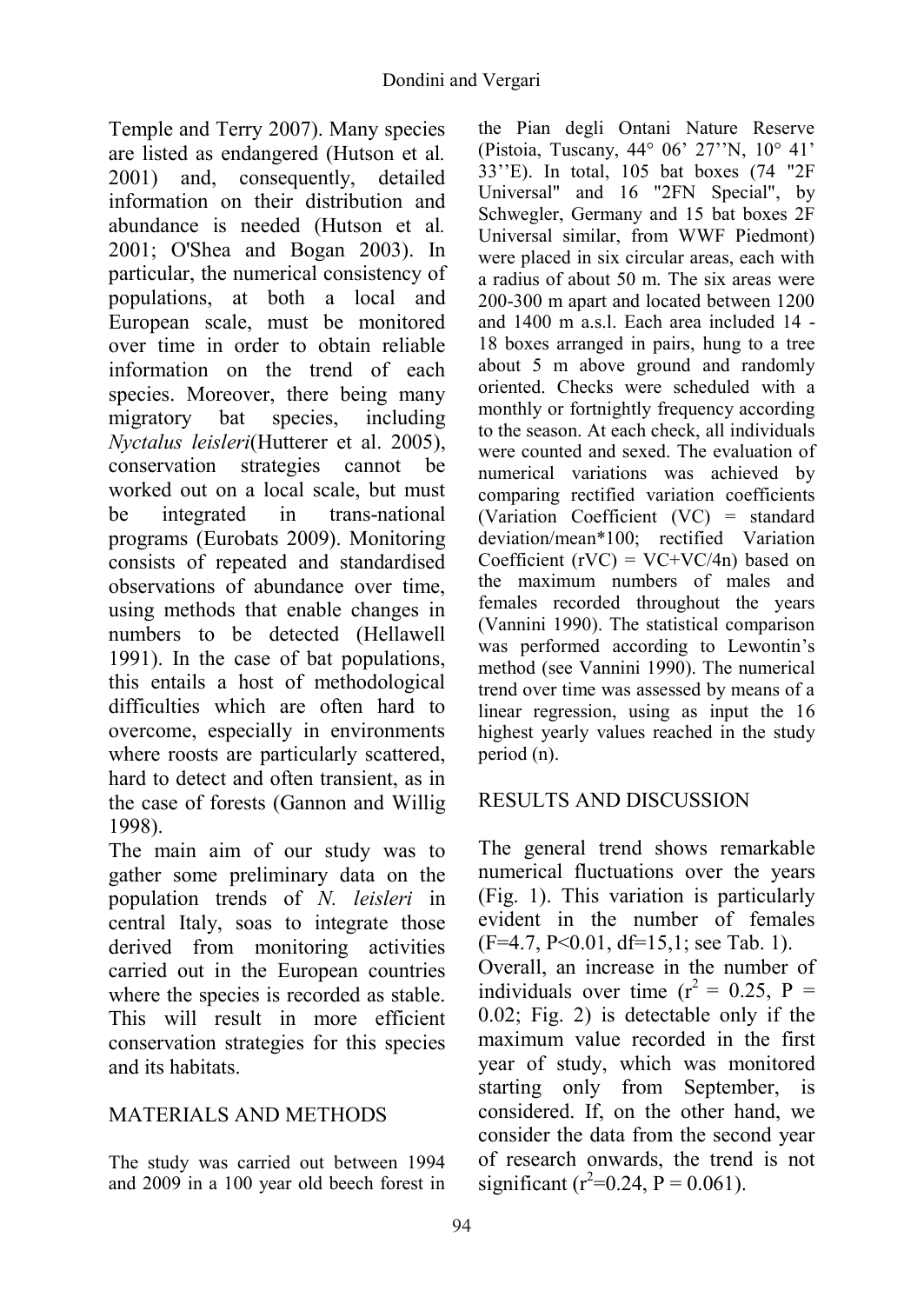

Table 1 - Parameters of male and female variability based on the maximum values of presence between 1994 and 2009; rVC%: percentage of variation coefficient.

|         | Mean | SD   | No. of years $(n)$ | $rVC\%$ |
|---------|------|------|--------------------|---------|
| Males   | 26   | 8.6  | 16                 | 33.9    |
| Females | 46.5 | 32.5 | 16                 | 70      |

Between 1995 and 2009 a slight but significant increase in the number of males was recorded,  $(r^2 = 0.29, P =$ 0.03; Fig. 3), whereas the sharp fluctuations in the number of females did not allow a meaningful trend to be determined  $(r^2 = 0.16, P = 0.138; Fig.$ 3).

Medium to long term monitoring is a basic instrument in assessing the status of a species, detecting any negative demographic trend and drafting appropriate conservation plans. Unfortunately, many species of bats pose significant difficulties when it comes to monitoring their presence over large geographic areas, particularly, elusive, forest-dwelling Leisler's bats (Meschede and Heller 2003). Our population was relatively stable throughout the study period. Nonetheless, we found evidence of remarkable variation in female numbers. No data are currently available on the long range migration patterns of the individuals of *N. leisleri* monitored in Italy (Hutterer et al. 2005).

Unfortunately, compared with other European countries, few bats ringed by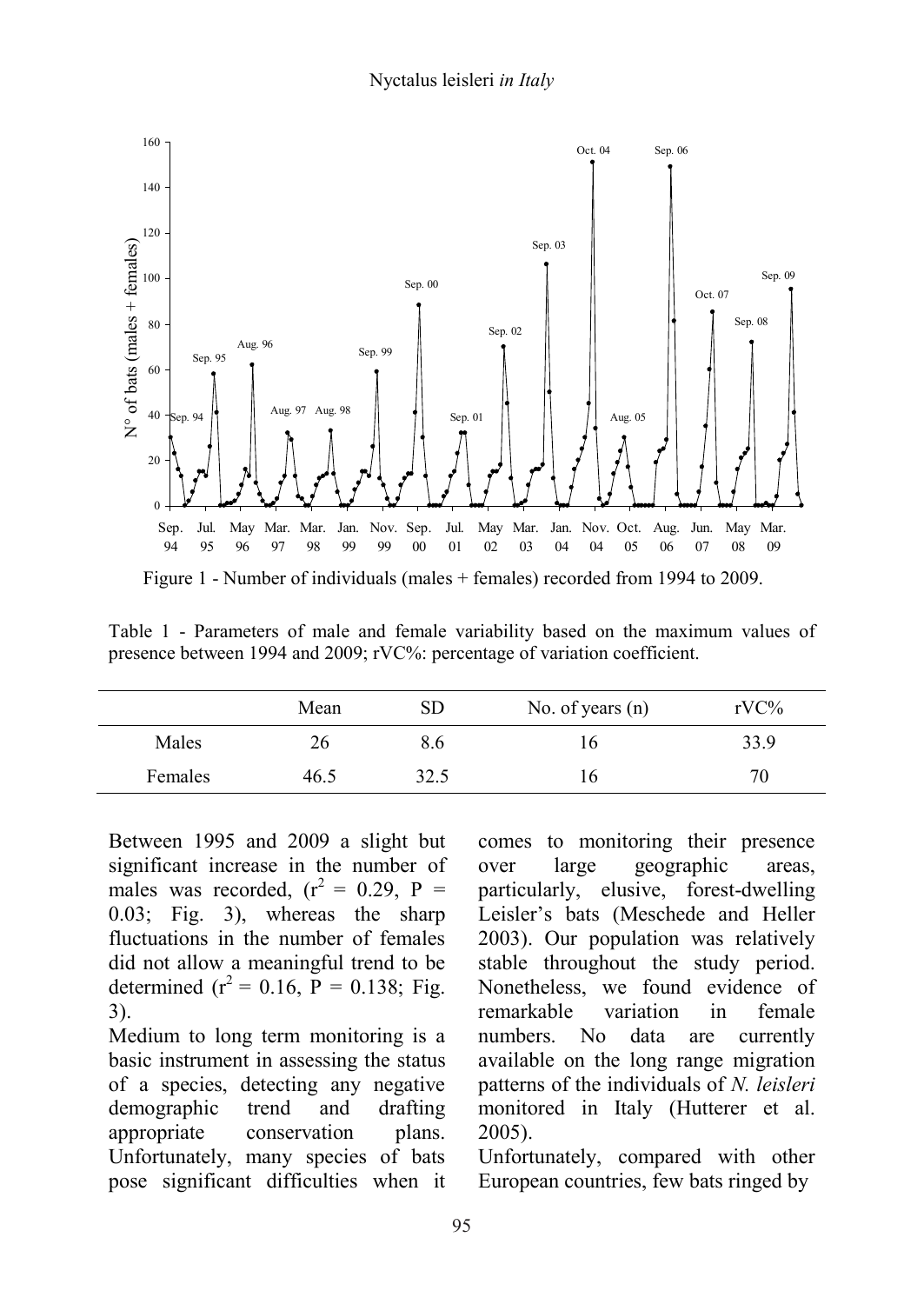#### Dondini and Vergari



Figure 2 -. Maximum abundances (yearly peak values) recorded in the study area between 1994 and 2009. The line represents the linear trend estimate, calculated excluding the first year (1994).



Figure 3 - Numeric abundance trend estimate for males and females. the two lines represent the linear trend for males (continuous line) and females (dashed line).

us since 1996 (Dondini and Vergari 2009) have been recaptured for several years in the same area (with a record of 10 years and 5 months for a male) (in prep.), but never outside it.

Females arrive in our study area in late August - early September, while males dwell there from March to November. It may be assumed that females come to the study area from other European countries after weaning their young, and their numerical variation may be explained by local factors connected with their breeding sites (Hoch et al.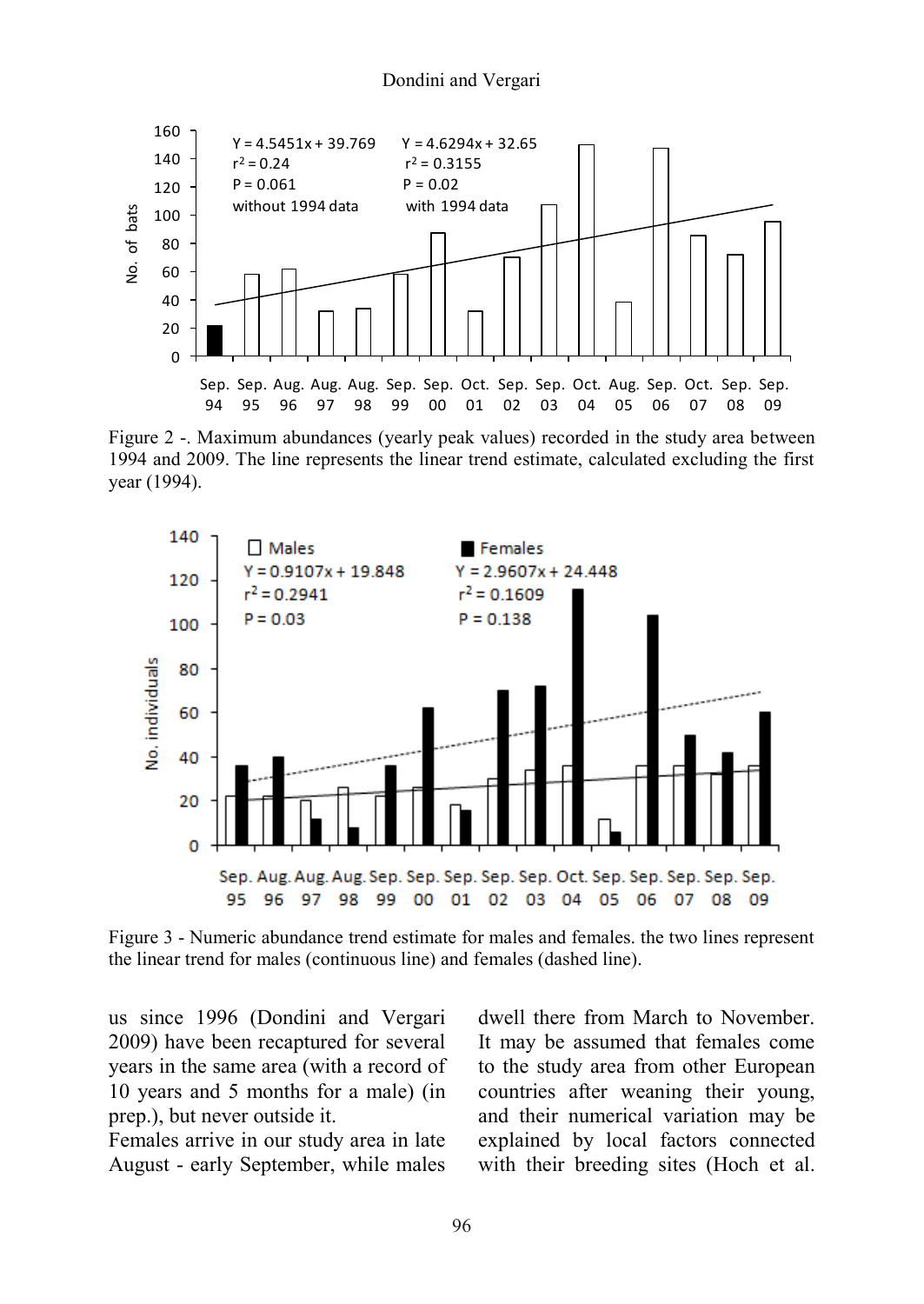2005). Although available data are still scarce, it may be confidently stated that any study on the demographic patterns of this species, as also conservation strategies, are better set in a continental context (see Hutterer et al. 2005).

#### ACKNOWLEDGEMENTS

We would like to thank the Tuscany branch of the WWF for providing the bat-boxes used in this research. We also thank the Pistoia Biodiversity Office of Corpo Forestale dello Stato (the Italian Forestry Police), in particular Dr. Raffaella Pettinà, for the lasting support. We are very grateful to Giulia Fusco for the English revision and two anonymous referees for their critical revision of our manuscript. We are grateful to Claudio Prigioni. A special thanks to Bettino Lanza for his stimulating advice.

The research was carried out under license from the Italian Environment Ministry (Ringing and catching license no. DPN/2D/2006/00179).

### REFERENCES

- Cleveland C.J., Betke M., Federico P., Frank J.D., Hallam T.G., Horn J., López Jr J.D., McCracken G.F., Medellín G.A., Moreno-Valdez A., Sansone C.G., Westbrook J.K., Kunz T.H. 2006. Economic value of the pest control service provided by Brazilian free-tailed bats in south-central Texas. Front. Ecol. Environ. 4(5): 238–243
- Dondini G., Vergari S. 2009. Harem size and male mating tactics in *Nyctalus leisleri*  (Kuhl, 1817) (Chiroptera, Vespertilionidae**).** Hystrix It. J. Mamm*.* (n.s.) 20(2): 147-154.
- EUROBATS 2009. Guidelines produced by the Agreement on the Conservation of Populations of European Bats. Available from:http://www.eurobats.org/documents/li

sts of documents/List of documents A C<sub>14</sub> htm

- Fenton M.B. 2003. Science and conservation of bats: where to next? Wildl. Soc. Bull. 31: 6-15.
- Gannon R.M., Willig M.R. 1998. Long-term monitoring protocol for bats: lessons from the Luquillo experimental forest of Puerto Rico. In: Dallmeier F., Comiskey J.A. (Eds.). Forest biodiversity in North, Central and South America, and the Caribbean. Research and Monitoring. UNESCO; pp. 271-291.
- Hellawell J.M. 1991. Development of a rationale for monitoring. In: Goldsmith, F.B. (Ed.) Monitoring for Conservation and Ecology. Chapman & Hall, London, pp. 1-14.
- Hoch S., Zambelli N., Moretti M., Roseli M. 2005. Zwei weitere Fernfunde von im Kanton Tessin (CH) und in Fürstentum Liechtenstein markierten Kleinabendseglern (*Nyctalus leisleri*). Nyctalus 10: 288-294.
- Hutson A.M., Mickleburgh S.P. Racey P.A. 2001. Microchiropteran Bats: Global Status Survey and Conservation Action Plan. IUCN/SSC Chiroptera Specialist Group.
- Hutterer R., Ivanova T., Meyer-Cords C., Rodrigues L. 2005. Bat migrations in Europe: a review of banding data and literature. Natur. Biologische Vielfalt 28: 162 pp.
- Jones G., Jacobs D.S., Kunz T.H., Willig M.R., Racey P.A. 2009. *Carpe noctem*: the importance of bats as bioindicator. End. Species Research 8: 93-115.
- Meschede A., Heller K.G. 2003. Ecologie et protection des chauves-souris en milieu forestier. Le Rhinolophe 16: 1-248 pp.
- O'Shea T. J., Bogan M. A. 2003. Monitoring trends in bat populations of the United States and territories: problems and prospects. U.S. Geological Survey, Biological Resources Division, Information and Technology Report. Washington, D.C.
- O'Shea T.J., Vaughan T.A.. 1999. Population changes in bats from central Arizona: